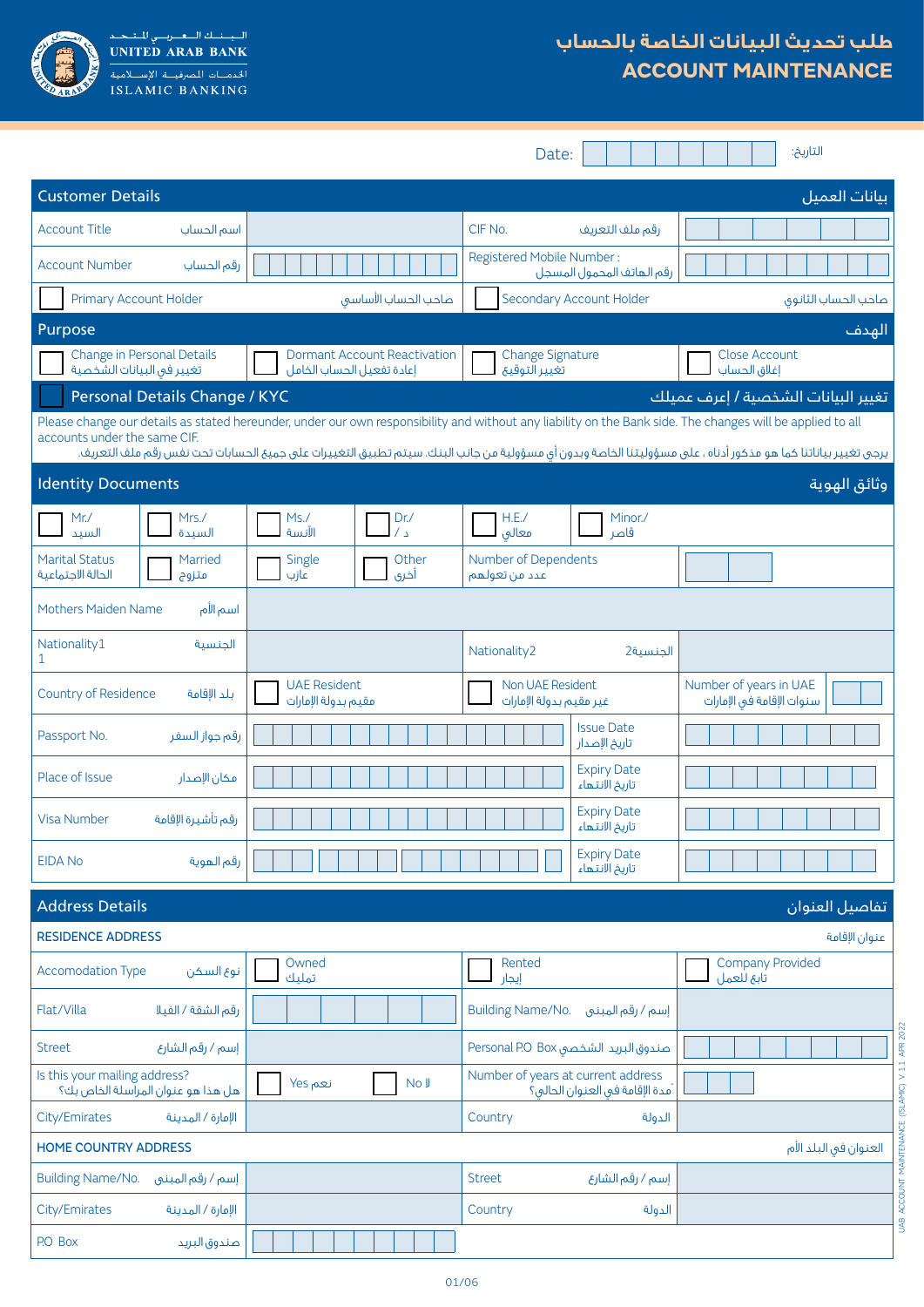

| <b>Contact Details</b><br>بيانات الإتصال                                                                                                                                                                                                                                                                                                                                      |                                                       |                              |                                                                             |                                                 |                                        |  |
|-------------------------------------------------------------------------------------------------------------------------------------------------------------------------------------------------------------------------------------------------------------------------------------------------------------------------------------------------------------------------------|-------------------------------------------------------|------------------------------|-----------------------------------------------------------------------------|-------------------------------------------------|----------------------------------------|--|
| Home Landline No.<br>رقم الهاتف الأرضى                                                                                                                                                                                                                                                                                                                                        |                                                       |                              | Mobile No.                                                                  | رقم الهاتف المتحرك                              |                                        |  |
| Alternative Mobile No.<br>رقم الهاتف المتحرك البديل                                                                                                                                                                                                                                                                                                                           |                                                       |                              | Home country contact<br>number for expatriates<br>رقم الاتصال في البلد الأم |                                                 |                                        |  |
| <b>Personal Email Address</b><br>عنوان البريد الإلكترونى الشخصى                                                                                                                                                                                                                                                                                                               |                                                       |                              |                                                                             |                                                 |                                        |  |
| <b>Employment Details</b>                                                                                                                                                                                                                                                                                                                                                     |                                                       |                              |                                                                             |                                                 | بيانات العمل                           |  |
| Employment Type نوع العمل                                                                                                                                                                                                                                                                                                                                                     | Salaried<br>موظف براتب                                | Self-employed<br>صاحب عمل حر |                                                                             | Other (Specify)<br>أخرى (يرجى التحديد)          |                                        |  |
| Self Employed/Professional<br>صاحب عمل خاص                                                                                                                                                                                                                                                                                                                                    | Sole Proprieter<br>عمل حر                             | Partner<br>شريك              | <b>LLC</b><br>ذ.م.م                                                         | <b>Additional Information</b><br>معلومات إضافية |                                        |  |
| Primary Source of Income<br>فصدر الدخل الأساسق                                                                                                                                                                                                                                                                                                                                | Salary<br>الراتب                                      | <b>Business</b><br>تجارة     |                                                                             | Other (Specify)<br>أخرق (يرجى التحديد)          |                                        |  |
| Source of Other Income<br>مصدر آخر للدخل                                                                                                                                                                                                                                                                                                                                      | Rental<br>إيجار                                       | Investment<br>إستثمار        |                                                                             | Other (Specify)<br>أخرى (يرجى التحديد)          |                                        |  |
| A. Monthly Salary<br>مبلغ الراتب الشهرى                                                                                                                                                                                                                                                                                                                                       |                                                       |                              | <b>B.</b> Other Income                                                      | ب. دخل آخر                                      |                                        |  |
| Gross Income (A+B)<br>الدخل الكلي للنقاط (أ) و(ب)                                                                                                                                                                                                                                                                                                                             |                                                       |                              |                                                                             |                                                 |                                        |  |
| <b>Annual Business Turnover (AED)</b><br>إجمالي الدخل السنوق (بالدرهم الإماراتي)                                                                                                                                                                                                                                                                                              |                                                       |                              |                                                                             |                                                 |                                        |  |
| <b>Employer/Company Name</b><br>إسم الشركة / الكفيل                                                                                                                                                                                                                                                                                                                           |                                                       |                              |                                                                             |                                                 |                                        |  |
| <b>Nature of Business</b><br>طبيعة النشاط                                                                                                                                                                                                                                                                                                                                     |                                                       |                              | Department                                                                  | القسم                                           |                                        |  |
| Designation<br>المنصب                                                                                                                                                                                                                                                                                                                                                         |                                                       |                              | Date of Joining                                                             | تاريخ الالتحاق                                  |                                        |  |
| <b>Official Email Address</b><br>عنوان البريد الألكترونى الرسمى                                                                                                                                                                                                                                                                                                               |                                                       |                              |                                                                             |                                                 |                                        |  |
| Office Telephone No.<br>رقم هاتف العمل                                                                                                                                                                                                                                                                                                                                        |                                                       |                              | Extn                                                                        | تحويلة                                          |                                        |  |
| Building Name / No.<br>رقم المبني                                                                                                                                                                                                                                                                                                                                             |                                                       |                              | <b>Street</b>                                                               | الشارع                                          |                                        |  |
| Oity / Emirates أللهدينة                                                                                                                                                                                                                                                                                                                                                      |                                                       |                              | Country                                                                     | الدولة                                          |                                        |  |
| Office P.O.Box<br>صندوق بريد العمل                                                                                                                                                                                                                                                                                                                                            |                                                       |                              | Is this your mailing address?                                               | هل هذا هو عنوان المراسلة الخاص بك؟              | نعم Yes<br>No J                        |  |
| Financial Details (for Dormant Reactivation Accounts Only)<br>التفاصيل المالية ( لإعادة تفعيل الحساب الخامل فقط )                                                                                                                                                                                                                                                             |                                                       |                              |                                                                             |                                                 |                                        |  |
| Do you maintain any other account in the UAE?                                                                                                                                                                                                                                                                                                                                 | هل لديك أي حساب هل لديك اي حساب اخر في دولة الامارات؟ |                              | نعم Yes                                                                     | No J                                            |                                        |  |
| Account no                                                                                                                                                                                                                                                                                                                                                                    | رقم الحساب                                            |                              |                                                                             |                                                 |                                        |  |
| <b>Bank</b>                                                                                                                                                                                                                                                                                                                                                                   | بنك                                                   |                              | <b>Branch</b>                                                               | الفرع                                           |                                        |  |
| Total Expected Volume of transactions per month (Current/savings account only)<br>مجموع العمليات المصرفية المتوقعة خلال شهر (للحسابات الجارية والتوفير فقط)                                                                                                                                                                                                                   |                                                       |                              |                                                                             |                                                 |                                        |  |
| <b>Signature Change</b><br>تغيير التوقيع                                                                                                                                                                                                                                                                                                                                      |                                                       |                              |                                                                             |                                                 |                                        |  |
| This is to inform you that I have changed my signature as shown below.<br>أقر أنا بتغيير توقيعى المبين أدناه. يرجى تعديل سجلات البنك الخاصة بتوقيعى. وأقر و<br>Please amend your records accordingly. I hereby confirm the new signature<br>أوافق أن يكون توقيعهى الجديد هو التوقيع المخول للحساب أعلاه<br>to be considered as authorized signature for above account number. |                                                       |                              |                                                                             |                                                 |                                        |  |
| Please mention the reason for change of signature<br>الرجاء اذكر سبب تغيير التوقيع                                                                                                                                                                                                                                                                                            |                                                       |                              |                                                                             |                                                 |                                        |  |
| Old Signature                                                                                                                                                                                                                                                                                                                                                                 | التوقيع القديم<br><b>New Signature</b>                | التوقيع الجديد               | Old Signature                                                               | التوقيع القديم                                  | <b>New Signature</b><br>التوقيع الجديد |  |
|                                                                                                                                                                                                                                                                                                                                                                               |                                                       |                              |                                                                             |                                                 |                                        |  |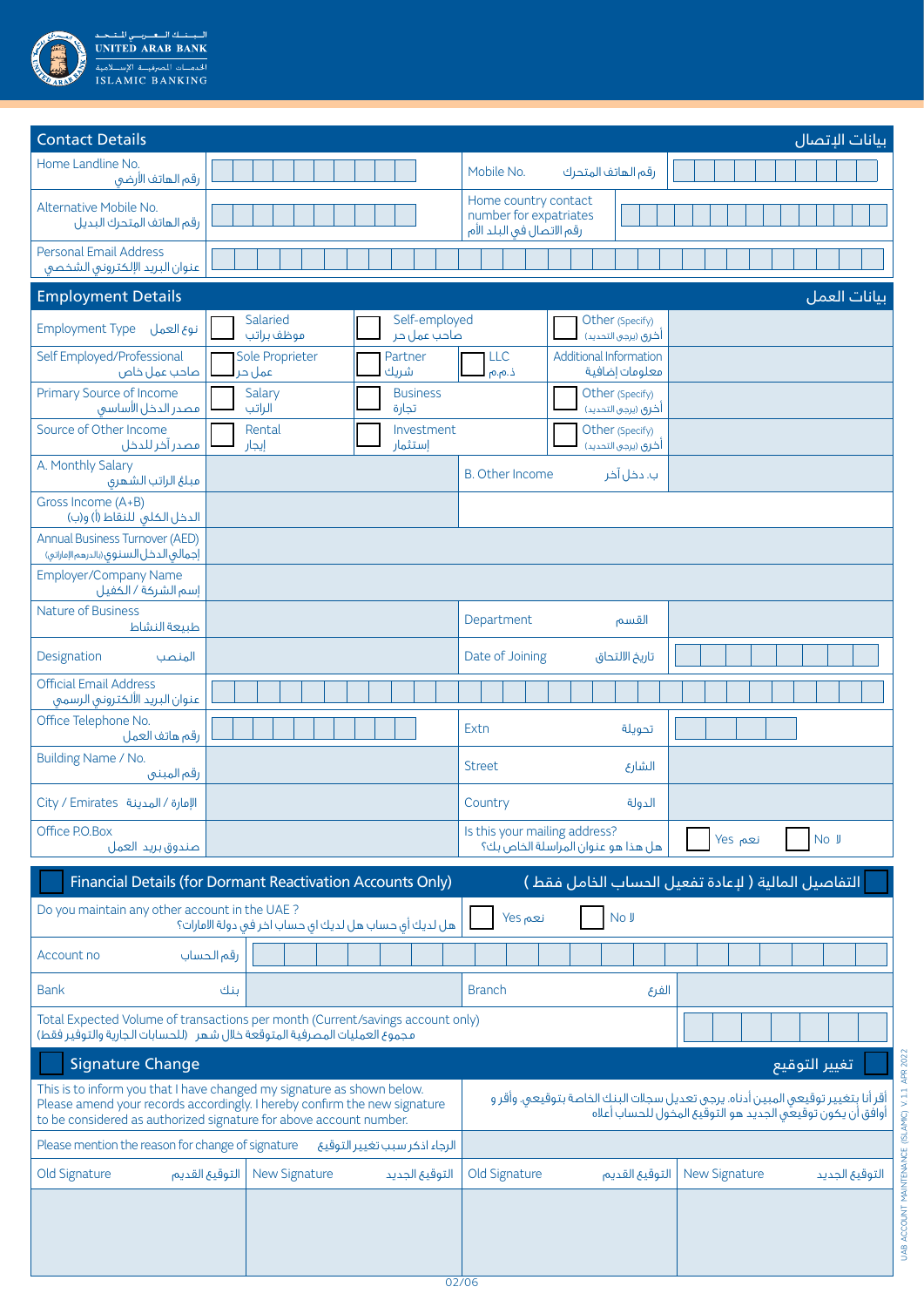

|                                                                                                                                                                                                                                                                                                                                                   | Account Closure (Applicable for Current & Savings account only)<br>إغلاق الحساب ( للحسابات الجارية و التوفير فقط)                                                                                                                                                    |  |  |  |  |  |
|---------------------------------------------------------------------------------------------------------------------------------------------------------------------------------------------------------------------------------------------------------------------------------------------------------------------------------------------------|----------------------------------------------------------------------------------------------------------------------------------------------------------------------------------------------------------------------------------------------------------------------|--|--|--|--|--|
| Please close the above account and pay the outstanding balance therein after deducting any dues and charges including but not limited to an amount<br>charged inrespect of any applicable VAT<br>الرجاء إغلاق الحساب أعلاه بعد تسديد أى دفعات مستحقة وخصم أى مصاريف بما فى ذلك على سبيل المثال لا الحصر أى مبلغ مستحق لصالح ضريبة القيمة المضافة. |                                                                                                                                                                                                                                                                      |  |  |  |  |  |
| Reason for Closure<br>الرجاء اذكر سبب إغلاق الحساب                                                                                                                                                                                                                                                                                                | Relocation to Home/other Country<br>Change in Employer<br>Account not in use<br>العودة إلى البلد الأصل /بلد آخر<br>تغيير العمل<br>الحساب غير مستخدم                                                                                                                  |  |  |  |  |  |
| Dissatisfied with the services<br>غير راض عن الخدمات                                                                                                                                                                                                                                                                                              | <b>Accounts Consolidation</b><br>Deposit/facility linked to<br>Features/benefits promised<br>with other banks<br>account is matured<br>were different<br>المميزات/الأرباح الموعودة كانت مختلفة<br>دمج کل حساباتی فی بنك آخر<br>انتهاء الوديعة/التسهيل لمرتبط بالحساب |  |  |  |  |  |
| Others(please specify)<br>أخرى ( يرجى التحديد)                                                                                                                                                                                                                                                                                                    |                                                                                                                                                                                                                                                                      |  |  |  |  |  |
| <b>Applicable Charges</b>                                                                                                                                                                                                                                                                                                                         | الرسوم المطبقة                                                                                                                                                                                                                                                       |  |  |  |  |  |
| <b>Closing Charges</b><br>رسوم الإغلاق                                                                                                                                                                                                                                                                                                            |                                                                                                                                                                                                                                                                      |  |  |  |  |  |
| رقم بطاقة الخصم المباشر Debit Card no                                                                                                                                                                                                                                                                                                             |                                                                                                                                                                                                                                                                      |  |  |  |  |  |
| Cheque Book No<br>رقم دفتر الشيكات                                                                                                                                                                                                                                                                                                                |                                                                                                                                                                                                                                                                      |  |  |  |  |  |
| From<br>من                                                                                                                                                                                                                                                                                                                                        | To<br>إلىي                                                                                                                                                                                                                                                           |  |  |  |  |  |
|                                                                                                                                                                                                                                                                                                                                                   |                                                                                                                                                                                                                                                                      |  |  |  |  |  |

I authorize the Bank to debit my account for applicable fee and charges as mentioned above. Fee & charges (Optional/Free) are applicable in accordance with retail Banking Schedule of Charges, which is available on UAB website (www.uab.ae).

أفوض البنك العربي المتحد بخصم كل المصاريف الخاصة بالتمويل من حسابي كما هو مبين أعاله تطبق الرسوم و المصاريف إن وجدت ) اختيارية / مجانية ( وفقًا لجدول رسوم الخدمات المصرفية، والتي يمكن الاطلاع عليها من خلال موقع الانترنت للبنك العربي المتحد (www.uab.ae)

#### إقرار العميل Declaration Customer

- I/we hereby certify that the information provided above is true and accurate.
- I/We confirm that under no circumstances shall the bank, its employees or its contractors be liable for any direct, indirect, special, incidental, punitive or consequential damages that may result in any way from their reliance on the information I/we provided.
- I/we agree that the requested services will be governed by the general terms & conditions updated on United Arab Bank official website.
- All the requests will be processed as per the Bank's prevailing policies and procedures and will be at the sole and absolute discretion of the Bank.
- By using this form, I confirm that I have not made any alterations to the original United Arab Bank application form.
- I understand that the information supplied by me is covered by the full provisions of the terms and conditions governing the Account Holder's relationship with UAB setting out how UAB may use and share the information supplied by me.
- I acknowledge that the information contained in this form and information regarding the Account Holder and any Reportable Account(s) may be provided to the tax authorities of the country in which this account(s) is/ are maintained and exchanged with tax authorities of another country or countries in which the Account Holder may be tax resident pursuant to intergovernmental agreements to exchange financial account information.
- I certify that I am the Account Holder (or I am authorized to sign on behalf of the Account Holder) in respect of all the account(s) to which this form relates.
- I certify that where I have provided information regarding any other person (such as a Controlling Person or other Reportable Person to which this form relates) that I will, within 30 (thirty) days of signing this form, notify those persons that I have provided such information to UAB and that such information may be provided to the tax authorities of the country in which the account(s) is/are maintained and exchanged with tax authorities of another country or countries in which the person may be tax resident pursuant to intergovernmental agreements to exchange financial account information.
- I declare that all statements made in this declaration are, to the best of my knowledge and belief, correct and complete.
- I undertake to advise UAB within 30 (thirty) days of any change in circumstances which affects the tax residency status of the individual identified in Part (1) of this form or causes the information contained herein to become incorrect, and to provide UAB with a suitably updated self-certification and Declaration within 90 (ninety) days of such change in circumstances.
- 
- أنا /نحن نشهد بأن المعلومات المقدمة من قبلي / فبلنا هي معلومات صحيحة و دقيقة
- أنا/نحـن نؤكـد بأنـه تحـت أيـة ظـروف أن البنك، أو موظفيـه أو المتعاقدين معه غير مسـؤولين بطريقة مباشـرة / غير مباشـرة /خاصة /عرضية/ أو تبعية قد تنجم عن اعتمادهـم علـى المعلومـات التـي تم تقديمها مـن قبلي /قبلنا.
- أوافـق / نوافـق علـى أن الخدمات المطلوبة سـتخضع للشـروط واألحـكام العامة المحدثة علـى الموقع الرسـمي للبنـك العربي المتحد.
- ً سـتتم معالجة جميع الطلبات وفق ً ا لسياسـات وإجراءات البنك السـائدة وسـتكون وفقا لتقديـر البنـك المطلـق والمطلق. باسـتخدام هذا النموذج ،
	- أؤكـد أننـي لـم أجـري أي تعديـات على نموذج طلب البنك العربـي المتحد األصلي.
- إننـي أدرك أن المعلومـات التـي قدمتهـا مشـمولة بالنصوص التامة لألحكام والشـروط التـي تحكـم عالقـة صاحـب الحسـاب مع البنـك العربي المتحد وتنص علـى الكيفية التي يجـوز بهـا للبنـك العربي المتحد أن يسـتخدم ويتقاسـم المعلومـات التي قدمتها.
- كمـا أننـي أقـر أن المعلومـات الـواردة في هذا النموذج والمعلومـات ذات الصلة بصاحب الحساب وأي حساب مُبلغ عنه (حسابات مُبلغ عنها) يجوز تقديمها لمصلحة الضرائب فـي البـلـد (الّبـلـدان) الـذي يُحتفظ فيه بالحساب ويجوز تبادلها مـع مصلحة الضرائب فـي أي بلـد أو بلـدان أخـرى قـد يكون فيها صاحب الحسـاب مقيمًا خاضعـً ً للضريبة عمال باالتفاقيـات المبرمـة فيمـا بيـن الحكومات لتبادل معلومات الحسـابات المالية.
	- ً وإننـي أشـهد بأننـي صاحـب الحسـاب )أو بأنني مفوض بالتوقيـع نيابة عن صاحب الحساب) فيما يتعلّـق بكافة الحسابات التي يتعلـق بها هذا النموذج.
- كما أشـهد بأنني حين قدمت معلومات تتعلق بأي شـخص آخر )مثل الشـخص المسؤول أو الشـخص المُبلـغ عنـه الـذي يتعلـق به هذا النمـوذج) فإنني – في غضون ثلاثيـن (٣٠) يومـاً مـن توقيـع هـذا النمـوذج – أخطر هذين الشخصين بأنني قد قدمت تلـك المعلومـات للبنـك العربـي المتحـد وأن تلك المعلومات يجـوز تقديمها لمصالح الضرائب فـي البـلـد الذي يُحتفظ فيه بالحسـاب (الحسـابات) ويجـوز تبادلها مع مصالح الضرائـب فـي بلـد أو بلـدان أخـرى قد يكون فيها ذلك الشـخص مقيمـً خاضعًا للضريبة عمـ ًا باالتفاقيـات المبرمـة فيمـا بيـن الحكومات لتبادل معلومات الحسـابات المالية.
	- كمـا أقـر أن جميـع البيانـات الـواردة فـي هذا اإلقرار هي على حـد علمي بيانات صحيحة وكاملة.
- وإننـي أتعهـد بإبـاغ البنـك فـي غضـون ثالثين )30( يومًا من حـدوث أي تغيير في الظروف لتـي تؤثـر علـى وضـع ضريبـة إقامـة الفرد المُعرفة فـي الجزء (١) من هذا النموذج أو يتسـبب فـي أن تصبـح المعلومـات الـواردة فـي هذا النموذج غير صحيحـة وبتزويد البنك العربـي المتحـد بإقـرار ذاتـي مُحدّثّ على نحو مناسـب وإعلان وذلك في غضون تسـعين )90( يومـً مـن حـدوث ذلـك التغييـر فـي الظـروف.

**B**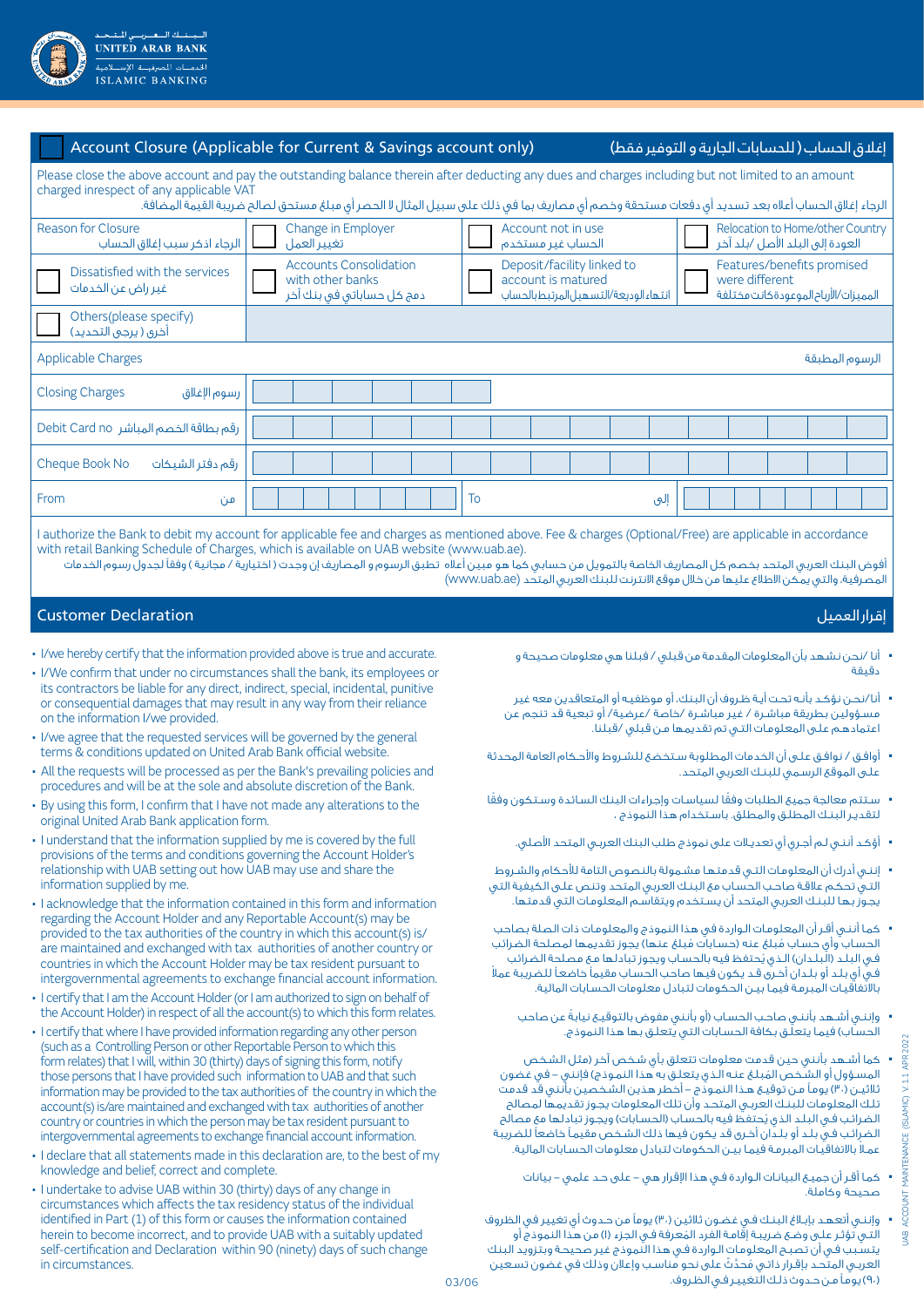

| <b>FATCA Individual Self-Certification Form</b>                                                                                                                                                                                                                                                                                    | نموذج الإقرار الشخصص للأفراد بخصوص قانون الامتثال لحساب الضراب الأجنبية "فاتكا "                    |  |  |  |  |
|------------------------------------------------------------------------------------------------------------------------------------------------------------------------------------------------------------------------------------------------------------------------------------------------------------------------------------|-----------------------------------------------------------------------------------------------------|--|--|--|--|
| Completion of this form is mandatory in accordance with UAE Central Bank requirements and its notices 2013/321 dated 19 November 2013 and<br>2014/150 dated 26 May 2014.<br>يلزم تعبئة هذا النموذج وفق متطلبات بن الإمارات العربية المتحدة المركز ى وإخطاراته رقم ٣١٢/٣٢١ المؤرخة ١٩ نوفمبر ١٣٠٣، ورقم ١٤/١٠، المؤرخة ٢٦ مايو ٢٠١٤ |                                                                                                     |  |  |  |  |
| Do you hold any other nationality than the one declared?<br>هل تحمل أي جنسية أخرق بخلاف تلك المعلن عنها؟                                                                                                                                                                                                                           | نعم Yes<br>No J                                                                                     |  |  |  |  |
| Please mention the other nationality(ies)<br>يرجى ذكر الجنسية/ الجنسيات الآخرى                                                                                                                                                                                                                                                     |                                                                                                     |  |  |  |  |
| Please tick below as appropriate:                                                                                                                                                                                                                                                                                                  | يرجى التأشير فى الخانات التالية حيثما ينطبق                                                         |  |  |  |  |
| Lam not a U.S. Person and confirm as follows:                                                                                                                                                                                                                                                                                      | أنا لست مواطن أمريكي و أؤكد ما يلي                                                                  |  |  |  |  |
| I was not born in the U.S.<br>a <sub>r</sub>                                                                                                                                                                                                                                                                                       | آ . إنى لم أولد فى الولايات المتحدة الأمريكية                                                       |  |  |  |  |
| I do not have a U.S. Passport<br>b.                                                                                                                                                                                                                                                                                                | ب . لا أحمل جواز سفر أمريكي                                                                         |  |  |  |  |
| do not hold a U.S. green card<br>C <sub>1</sub>                                                                                                                                                                                                                                                                                    | ج . لا أحمل بطاقة خضراء أمريكية                                                                     |  |  |  |  |
| do not have an address in the U.S.<br>$\mathsf{d}$                                                                                                                                                                                                                                                                                 | د. ليس لم عنوان فى الولايات المتحدة الأمريكية                                                       |  |  |  |  |
| I have not provided a "care of" or a U.S. P.O. Box as my address<br>e.                                                                                                                                                                                                                                                             | ه . لم أقدم عنوان (لعناية) أو صندوق بريد أمريكي على أنه عنواني                                      |  |  |  |  |
| I have not instructed the bank to hold my mail<br>f.                                                                                                                                                                                                                                                                               | و . لم تصدر عنى تعليمات للبنك للاحتفاظ ببريدى                                                       |  |  |  |  |
| I do not have a U.S. phone number<br>g.                                                                                                                                                                                                                                                                                            | ز . لا أملك رقم هاتف أمريكى                                                                         |  |  |  |  |
| I do not have standing payment instructions to transfer money to or<br>h.<br>from the U.S.                                                                                                                                                                                                                                         | ح . ليس لدى أى تعليمات سداد فى الوقت الحالى لتحويل أموالى إلى الولايات<br>المتحدة الأمريكية آو منها |  |  |  |  |

If you have NOT confirmed ALL of the above statements, you must please also complete "W9 form or the W8-Ben form" as applicable. إذا لم تؤكد جميع البيانات السابقة، يتحتم عليك تعبئة نموذج 9W أو نموذج 8W-Ben حسب ما ينطبق .

|                                                                                                                                                                                                                                                                                                                                                                                                                                                                                                                                                                                                                                                                                                                                                                                                                                                               | <b>CRS Individual Self-Certification Form</b>    |                                                                                                                                                                                                                                                                                                                                                                                                                                                                                                                                                                                                                                                                                                                                                                                                                                                                                                                                                                              | نموذج الإقرار الشخصص للأفراد بخصوص معيار الإبلاغ الموحد |                                                                                                                    |  |
|---------------------------------------------------------------------------------------------------------------------------------------------------------------------------------------------------------------------------------------------------------------------------------------------------------------------------------------------------------------------------------------------------------------------------------------------------------------------------------------------------------------------------------------------------------------------------------------------------------------------------------------------------------------------------------------------------------------------------------------------------------------------------------------------------------------------------------------------------------------|--------------------------------------------------|------------------------------------------------------------------------------------------------------------------------------------------------------------------------------------------------------------------------------------------------------------------------------------------------------------------------------------------------------------------------------------------------------------------------------------------------------------------------------------------------------------------------------------------------------------------------------------------------------------------------------------------------------------------------------------------------------------------------------------------------------------------------------------------------------------------------------------------------------------------------------------------------------------------------------------------------------------------------------|---------------------------------------------------------|--------------------------------------------------------------------------------------------------------------------|--|
| Please complete the following table indicating:<br>1) where the Account Holder is a tax resident;<br>2) the Account Holder's TIN for each country indicated<br>If the Account Holder is a tax resident in more than three countries<br>please use a separate sheet. If a TIN is unavailable please provide the<br>appropriate reason A, B OR C as follows:<br>REASON A The country where the Account Holder is liable to pay tax does<br>not issue TINs to its residents<br>REASON B The Account Holder is otherwise unable to obtain a TIN or<br>equivalent number (Please explain why you are unable to obtain a TIN in the<br>below table if you have selected this reason)<br>REASON C No TIN is required.<br>(Note. Only select this reason if the authorities of the country of tax<br>residence entered below do not require the TIN to be disclosed). |                                                  | يرجى تعبئة الجدول التالى لتوضيح ما يلى:<br>١) ما إذا كان صاحب الحساب مقيمًا ضريبيًا<br>٢) توضيح رقم التعريف الضريبي لصاحب الحساب في كل بلد<br>إذا كان صاحب الحاسب مقيمًا ضريبيًا في أكثر ّمن ثلاث دول، يرجى استخدام<br>.<br>ورقة منفصلة في حال عدم توافر رَّقَم التَّعريفُ الضَّريبيِ، يُرَجَّى اختيار السببِ<br>المناسب من بين الأسباب ( ؓ ( ٌ ب ٌ و ؒ ۾ ؒ) التالية.<br>السـبب (أ): لأن البلـد الـذى يكـون صاحـب الحسـاب فيـه ملـزم بدفـع ضرائـب لا يصـدر أرقـام<br>تعريفيـة ضريبيـة للمقيميّن فيها،<br>السبب (ب) لأن صاحب الحساب غير قادر لأق سبب آخر على الحصول على الرقـم التعريفـى<br>الضريبــي أو رقــم يعادلـه (يرجــي بيــان ســببّ عــدم قدرتـه علــي الحصــول علــي الرقــم<br>التعريفـي الضريبـي فـي الجـدول التالـي فـي حـال التأشـير علـي هـذا السـبب)،<br>السـبب (م): ليـس مطلَّوباً الحصـول علـَّى رقَّم التعريـف الضريبـى<br>ملاحظة: لا تختر هذا السبب إذا كانت السلطات في بلـد الإقامة الضريبيـة الموضحـة أدنـاه<br>لا تطلب الكشف عن الرقم التعريفى الضريبى |                                                         |                                                                                                                    |  |
|                                                                                                                                                                                                                                                                                                                                                                                                                                                                                                                                                                                                                                                                                                                                                                                                                                                               | Country of tax residence<br>يلد الاقامة الضربيبة | <b>TIN</b>                                                                                                                                                                                                                                                                                                                                                                                                                                                                                                                                                                                                                                                                                                                                                                                                                                                                                                                                                                   | رقم التعريف الضريبى                                     | If no TIN available enter reason A/B/C<br>فی حال عدم توافر رقم تعریف ضریبی پرجی کتابة<br>السَّبب "أ" أو "ب" أو "ج" |  |
| 1                                                                                                                                                                                                                                                                                                                                                                                                                                                                                                                                                                                                                                                                                                                                                                                                                                                             |                                                  |                                                                                                                                                                                                                                                                                                                                                                                                                                                                                                                                                                                                                                                                                                                                                                                                                                                                                                                                                                              |                                                         |                                                                                                                    |  |
| 2                                                                                                                                                                                                                                                                                                                                                                                                                                                                                                                                                                                                                                                                                                                                                                                                                                                             |                                                  |                                                                                                                                                                                                                                                                                                                                                                                                                                                                                                                                                                                                                                                                                                                                                                                                                                                                                                                                                                              |                                                         |                                                                                                                    |  |
| 3                                                                                                                                                                                                                                                                                                                                                                                                                                                                                                                                                                                                                                                                                                                                                                                                                                                             |                                                  |                                                                                                                                                                                                                                                                                                                                                                                                                                                                                                                                                                                                                                                                                                                                                                                                                                                                                                                                                                              |                                                         |                                                                                                                    |  |
| Please explain in the following boxes why you are unable to obtain a TIN if you selected REASON B above.<br>يرجى توضيح سبب عدم قدرتك على الحصول على رقم التعريف الضريبى فى المربعات التالية فى حال اختيار السبب (ب) آنفًا.                                                                                                                                                                                                                                                                                                                                                                                                                                                                                                                                                                                                                                    |                                                  |                                                                                                                                                                                                                                                                                                                                                                                                                                                                                                                                                                                                                                                                                                                                                                                                                                                                                                                                                                              |                                                         |                                                                                                                    |  |
| 1                                                                                                                                                                                                                                                                                                                                                                                                                                                                                                                                                                                                                                                                                                                                                                                                                                                             |                                                  |                                                                                                                                                                                                                                                                                                                                                                                                                                                                                                                                                                                                                                                                                                                                                                                                                                                                                                                                                                              |                                                         |                                                                                                                    |  |
| $\overline{2}$                                                                                                                                                                                                                                                                                                                                                                                                                                                                                                                                                                                                                                                                                                                                                                                                                                                |                                                  |                                                                                                                                                                                                                                                                                                                                                                                                                                                                                                                                                                                                                                                                                                                                                                                                                                                                                                                                                                              |                                                         |                                                                                                                    |  |
| 3                                                                                                                                                                                                                                                                                                                                                                                                                                                                                                                                                                                                                                                                                                                                                                                                                                                             |                                                  |                                                                                                                                                                                                                                                                                                                                                                                                                                                                                                                                                                                                                                                                                                                                                                                                                                                                                                                                                                              |                                                         |                                                                                                                    |  |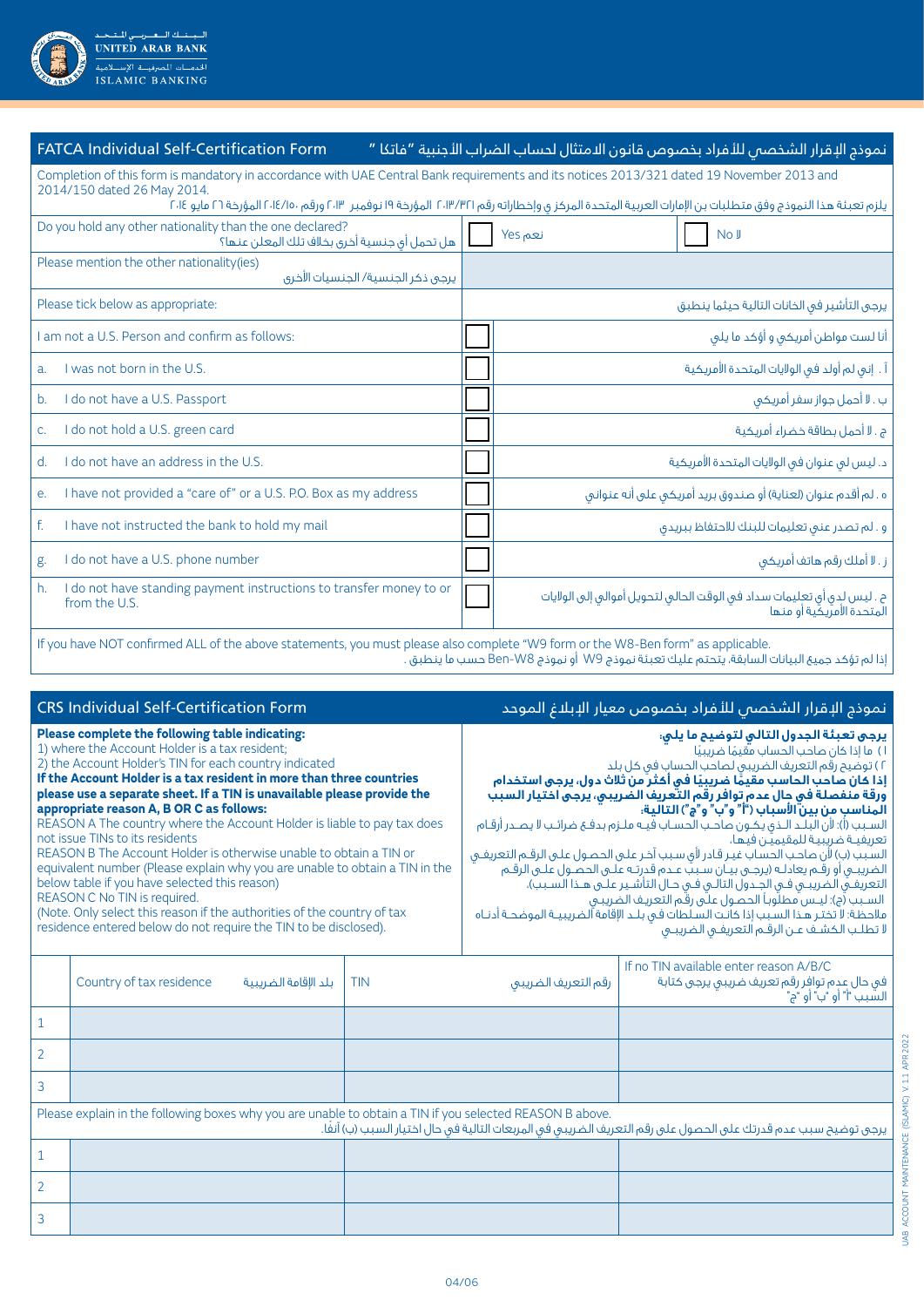

# اإلقرار و التوقيع Signature and Declaration

### **FATCA Individual Self-Certification**

I confirm that the information provided above is true, accurate and complete.

Subject to applicable laws, I authorize the Bank or any of its branches, affiliates or third party designated by it to share my information with domestic and over seas tax authorities, where required, or with any third party nominated by the Bank at its reasonable discretion, to establish my tax liability in any jurisdiction.

Where required by domestic or overseas regulators or tax authorities, I agree that the Bank may withhold from my account(s) any amounts as may be required according to applicable laws, regulations and directives or take any other action/measure as required from such regulators.

I have carefully read the UAB General Terms & Conditions and additional T&Cs relating to Regulatory Information which is disclosed on the bank's website.

I understand to advise the bank within 20 days of any change in circumstances which affect the tax residency status of the account.

## **CRS Individual Self-Certification**

I understand that the information supplied by me is covered by the full provisions of the terms and conditions governing the Account Holder's relationship with UAB setting out how UAB may use and share the information supplied by me.

I acknowledge that the information contained in this form and information regarding the Account Holder and any Reportable Account(s) may be provided to the tax authorities of the country in which this account(s) is/ are maintained and exchanged with tax authorities of another country or countries in which the Account Holder may be tax resident pursuant to intergovernmental agreements to exchange financial account information. I certify that I am the Account Holder (or I am authorised to sign on behalf of the Account Holder) in respect of all the account(s) to which this form relates.

I certify that where I have provided information regarding any other person (such as a Controlling Person or other Reportable Person to which this form relates) that I will, within 30 (thirty) days of signing this form, notify those persons that I have provided such information to UAB and that such information may be provided to the tax authorities of the country in which the account(s) is/are maintained and exchanged with tax authorities of another country or countries in which the person may be tax resident pursuant to intergovernmental agreements to exchange financial account information.

I declare that all statements made in this declaration are, to the best of my knowledge and belief, correct and complete. I undertake to advise UAB within 30 (thirty) days of any chnage in circusmstances which affects the tax residency status if the indivisual identified in Part (1) of this form or causes the information contained herein to become incorrect, and to provide UAB with a suitably updated self-certification and Declaration within 90 (ninety) days of such change in circumstances.

#### الإقرار الشخصي الأفراد بخصوص قانون الامتثال لحساب الضرائب الأجنبية "فاتكا"

أقر بموجب هذا أن المعلومات المقدمة هي معلومات صحيحة وتامة.

بنـاء علـى القوانيـن المعمـول بهـا، أفـوض البنـك العربـي المتحـد أو أي مـن فروعـه أو الشـركات التابعـة لـه أو أي طـرف ثالـث يعينـه البنـك أن يشـارك بياناتـي مـع أي جهـة ضريبيـة محليـة أو أجنبيـة - إذا لـزم األمر - أو مــع أي طــرف ثالــث يعينــه البنــك وفــق تـقـديـــره المـعـقــول لتحديــد التزامــي الضريبــي فــي أي مـكان

أوافـق أنـه يجـوز للبنـك العربـي المتحـد - إذا طلبـت أي جهـات تنظيميـة أو سـلطات ضريبيـة أجـنـبـيــة – أن يسـتـقـطــع مــن حسـابــى أي مبـالــغ تـكــون مطلــوبــة وفــق القــوانـيـــن واللـوائـــح والتوجيهات الســارية وأن يتخــذ أي إجــراء أو تدابيــر تطلبهــا هــذه الجهــات.

قـرأت بعنايـة الشـروط و األحكام العامـة الخاصـة بالبنـك العربـي المتحـد و الشـروط و األحكام االضافية الخاصـة بالمعلومـات التنظيميـة المنشـورة علـى موقـع البنـك االلكتروني.

أتعهــد أن أخطــر البنــك العربــي المتحــد خــال 20 يــوم مــن حــدوث أي تغييــر فــي الظــروف إذا كان مــن شــأنه التأثيــر فــي حالــة اإلقامة بخصــوص الضرائــب الخاصــة بالحســاب.

#### اإلقرار الشخصي لألفراد بخصوص معيار اإلبالغ الموحد

أتفهـم أن المعلومـات التـي قدمتهـا تخضـع لجميـع األحـكام و الشـروط التـي تحكـم العالقـة بيـن صاحـب الحســاب والبنــك العربــي المتحــد والتــي تحــدد كيفيــة اســتخدام البنــك العربــي المتحــد ومشــاركته للمعلومـات التـي قدمتهـا.

أقـر بجـواز اإلبـالغ عـن المعلومـات المذكـورة فـي هـذا النمـوذج ومعلومـات صاحـب الحسـاب و أي حسـاب / حسـابات خاضعـة إلـى السـلطات الضريبيـة فـي البلـد / السـلطة التـي يتبـع لهـا الحساب (الحسابات) وتبادلهـا مـع الســلطات الضريبيــة لبلــد أو بلــدان أخـرى يكــون صاحـب الحســاب مقيمــا بهــا ألغــراض الضريبـة وفقـًا لالتفاقيـات الدوليـة المنظمـة لتبـادل معلومـات الحسـاب الماليـة. كمـا أقـر بأننـي صاحـب الحسـاب / الحسـابات )أو أنـي المفـوض بالتوقيـع نيابـة عـن صاحـب الحسـاب / الحسـابات) المتعلقـة بهـذا النمـوذج.

أشــهد أنــه إذا قدمـت معلومـات تخــص أى شـخص آخــر (مثــل أى شـخص مســيطر أو أى شـخص خاضـع للإبـلاغ بخصـوص هـذا النمـوذج( فسـوف أخطـر هـوَّلاء األشـخاص خـلال ،٣٠ يومـًا مـن توقيـع هـذا النمـوذج بأنـي قـد قدمـت هـذه المعلومـات إلـى البنـك العربـي المتحـد وأنـه يجـوز تقديـم هـذه المعلومـات إلـى الســلطات الضريبيــة فــي البلــد الــذي توجــد فيــه الحســابات وأنــه ســوف يتــم تبــادل هــذه المعلومــات مــع الســلطات الضريبيــة فــي أي ً بلــد أو بلــدان أخــرى يكــون هــذا الشــخص مقيــم ضريبــي فيهــا عمــال باالتفاقيــات الدوليــة بخصــوص تبــادل معلومــات الحســاب الماليــة.

أقــر بــأن جميــع الإفـادات المقدمــة فــي هــذا الإقــرار صحيحــة وكاملــة علــى حــد علمــى. أتعهــد بــأن أبلــغ البنــك العربــي المتحــد فــي غضــون 30 يومـًا بــأي تغييــر فــي الظــروف مــن شــأنه أن يؤثــر فــي حالــة اإلقامـة الضريبـة للشـخص الموضـح فـي الجـزء ) 1 (مـن هـذا النمـوذج أو التـي قـد تـؤدي إلـى عـدم صحـة المعلومــات المضمنــة فــي هــذا النمــوذج أو اكتمالهــا، واتعهـد بتزويــد البنــك العربــي المتحــد بإقـرار" شـخصي وتعهــد محدّثيــن فـي غضـون ٩٠ يومـًا مــن وقــوع هــذا التغييــر.